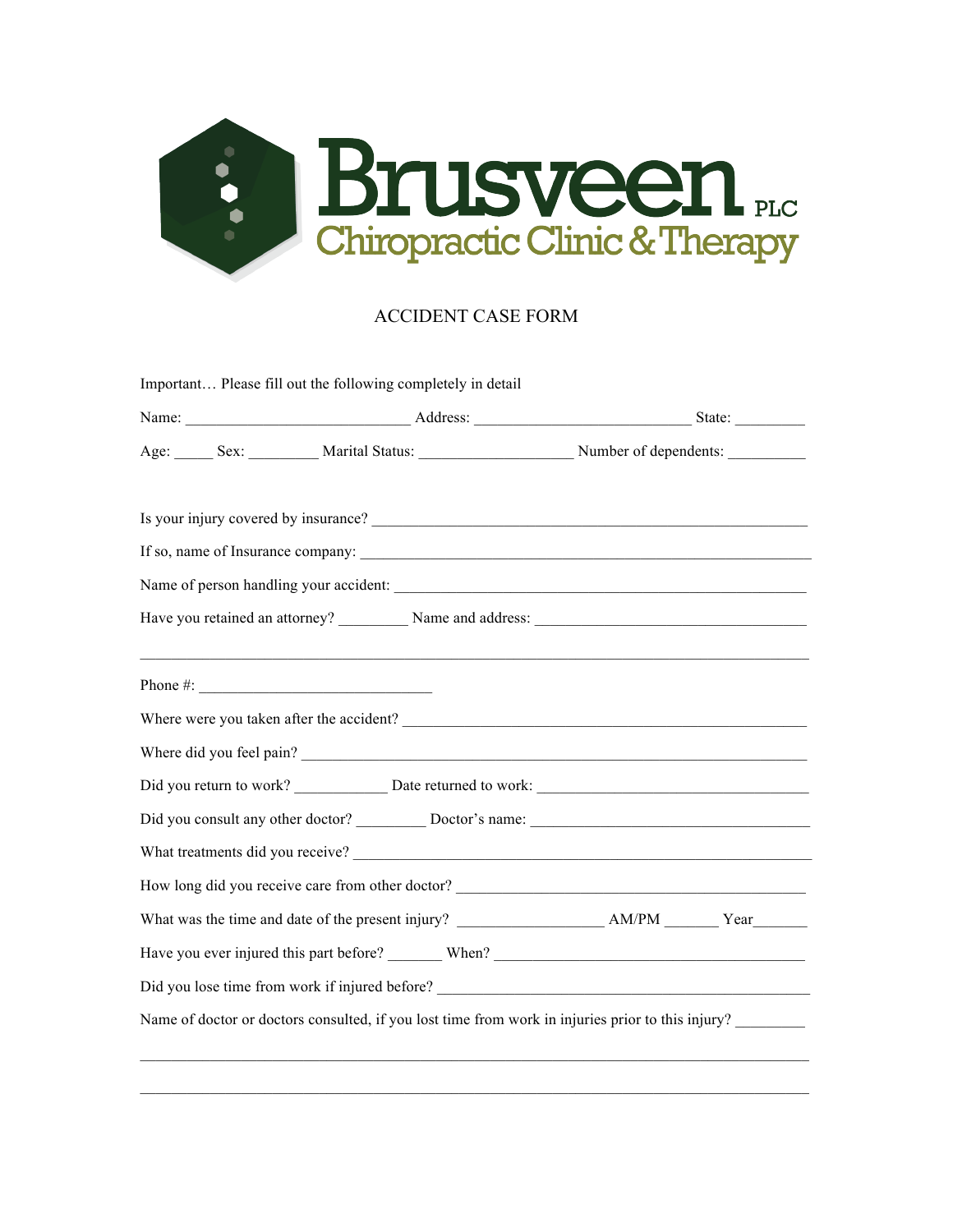| <u> 1989 - Johann Harry Harry Harry Harry Harry Harry Harry Harry Harry Harry Harry Harry Harry Harry Harry Harry</u><br>When? $\frac{1}{2}$ when $\frac{1}{2}$ and $\frac{1}{2}$ and $\frac{1}{2}$ and $\frac{1}{2}$ and $\frac{1}{2}$ and $\frac{1}{2}$ and $\frac{1}{2}$ and $\frac{1}{2}$ and $\frac{1}{2}$ and $\frac{1}{2}$ and $\frac{1}{2}$ and $\frac{1}{2}$ and $\frac{1}{2}$ and $\frac{1}{2}$ and $\frac{$ |  |  |  |
|------------------------------------------------------------------------------------------------------------------------------------------------------------------------------------------------------------------------------------------------------------------------------------------------------------------------------------------------------------------------------------------------------------------------|--|--|--|
| Have you ever had any complaints in the area involved before the present accident?                                                                                                                                                                                                                                                                                                                                     |  |  |  |
|                                                                                                                                                                                                                                                                                                                                                                                                                        |  |  |  |
|                                                                                                                                                                                                                                                                                                                                                                                                                        |  |  |  |
|                                                                                                                                                                                                                                                                                                                                                                                                                        |  |  |  |
| Before the injury were you capable of working on an equal basis with others your age?                                                                                                                                                                                                                                                                                                                                  |  |  |  |
|                                                                                                                                                                                                                                                                                                                                                                                                                        |  |  |  |
|                                                                                                                                                                                                                                                                                                                                                                                                                        |  |  |  |
| Are your work activities restricted as a result of the injury sustained in the accident?                                                                                                                                                                                                                                                                                                                               |  |  |  |
| Since the injury are your symptoms: Improving _________ Getting worse __________ Same________                                                                                                                                                                                                                                                                                                                          |  |  |  |
| Please Explain in detail how your accident happened:                                                                                                                                                                                                                                                                                                                                                                   |  |  |  |
|                                                                                                                                                                                                                                                                                                                                                                                                                        |  |  |  |
|                                                                                                                                                                                                                                                                                                                                                                                                                        |  |  |  |
| Were you disabled due to this accident?                                                                                                                                                                                                                                                                                                                                                                                |  |  |  |

If so, when did you return to work? \_\_\_\_\_\_\_\_\_\_\_\_\_\_\_\_\_\_\_\_\_\_\_\_\_\_\_\_\_\_\_\_\_\_\_\_\_\_\_\_\_\_\_\_\_\_\_\_\_\_\_\_\_\_\_\_\_